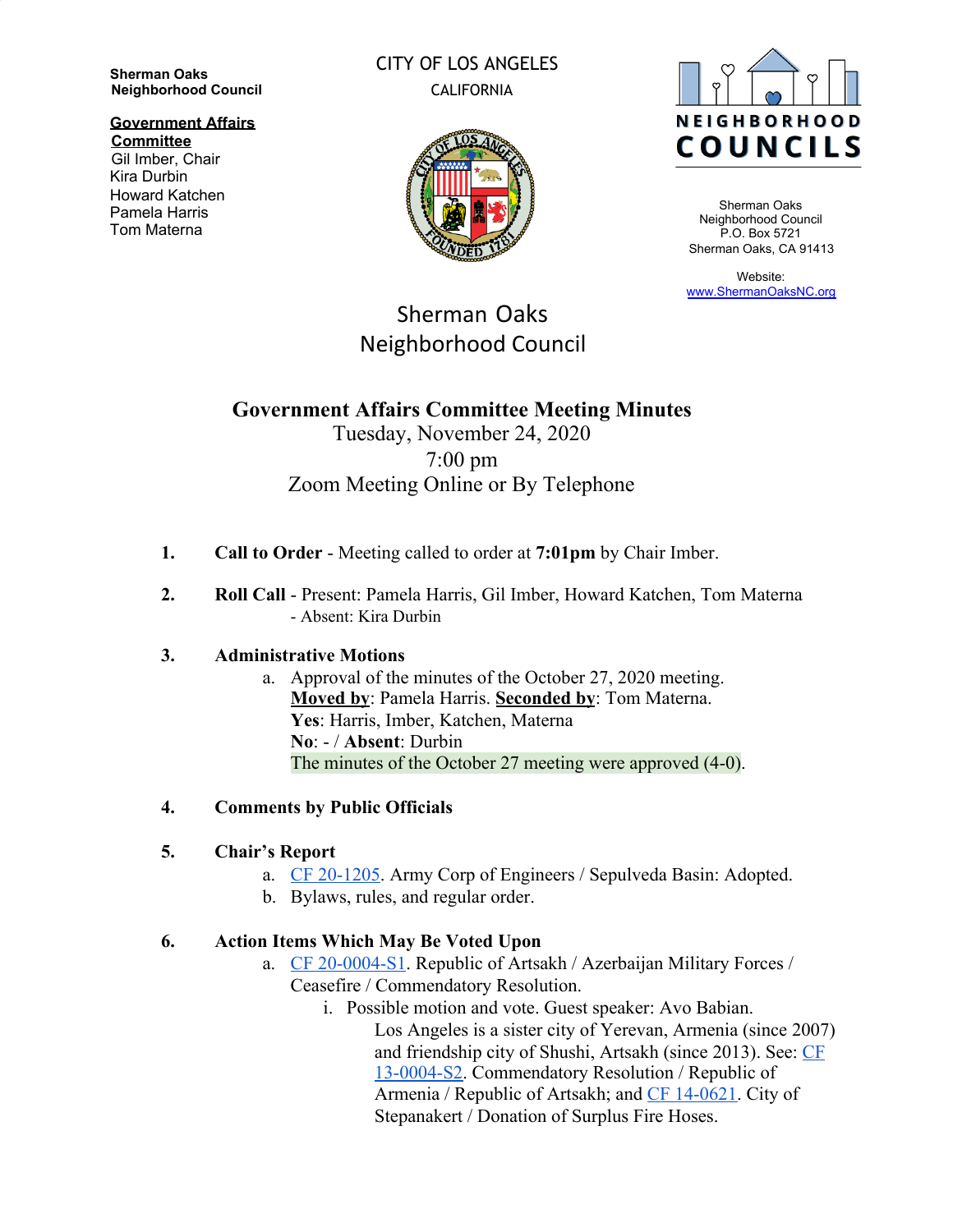Sherman Oaks Neighborhood Council

Government Affairs Committee Meeting Minutes, Tuesday, November 24, 2020, 7:00 pm Page 2

> Whereas Los Angeles has recognized the Republic Artsakh since 2013 in Council File 13-0004-S2, the Sherman Oaks Neighborhood Council supports the Republic of Artsakh's right of self determination and supports the Council File 20-0004-S1, Republic of Artsakh / Azerbaijan Military Forces / Ceasefire / Commendatory Resolution.

**Moved by**: Gil Imber. **Seconded by**: Tom Materna. Discussion followed. **Yes**: Imber, Katchen, Materna **No**: - / **Abstain**: Harris / **Absent**: Durbin The item 6.a is adopted  $(3-0)$ .

#### **7. Additional Items for Discussion**

- a. [CF 20-0668](https://cityclerk.lacity.org/lacityclerkconnect/index.cfm?fa=ccfi.viewrecord&cfnumber=20-0668). Redistricting Process / 2020 Decennial United States Census Data.
	- [CF 20-0668-S1](https://cityclerk.lacity.org/lacityclerkconnect/index.cfm?fa=ccfi.viewrecord&cfnumber=20-0668-S1). 2020 Redistricting Commission / Appointments.
		- Sherman Oaks is presently represented on the Los Angeles City Council (since 2011 redistricting) by Council District 4 (Councilmember David Ryu / CM-Elect Nithya Raman).
			- ♮ Ryu has nominated Councilmember Mike Woo (1985-93, LA City Council District 13) of Silver Lake to represent CD4 on the 2020 Los Angeles Redistricting Commission.
		- Sherman Oaks is presently represented on the Board of Education by Board District 3 (Board Member Scott Schmerelson).
			- ♮ Schmerelson has nominated Board Member Loraine Lundquist (2018-19, Northridge East Neighborhood Council) to represent BD3 on the 2020 Los Angeles Redistricting Commission.
			- 1. In 2012, the redistricting of CD 4 (then-Councilmember Tom LaBonge) into Sherman Oaks [and the San Fernando Valley in general] was [deemed](https://latimesblogs.latimes.com/lanow/2012/01/redistricting-los-angeles-city-maps-.html) by Councilmember Bill Rosendahl (CD11) as an "outrageous case of gerrymandering." LaBonge himself deemed the north-westerly expansion of CD4 to include Sherman Oaks as "very odd."

Incoming CM Raman has [stated](https://twitter.com/nithyavraman/status/1318258318528270336), "It's not healthy for so much power to be concentrated among so few people -- and our current districts are simply too large to be governed effectively...We could redistrict our city in a way that's easier for residents to understand. That's a change I'll fight for if I'm elected."

This meeting's discussion will be an introduction to the redistricting concept that, at some point during a future meeting, may evolve into a comprehensive evaluation regarding appropriateness/effectiveness of Sherman Oaks and/or other neighborhood representation via CD4 and/or